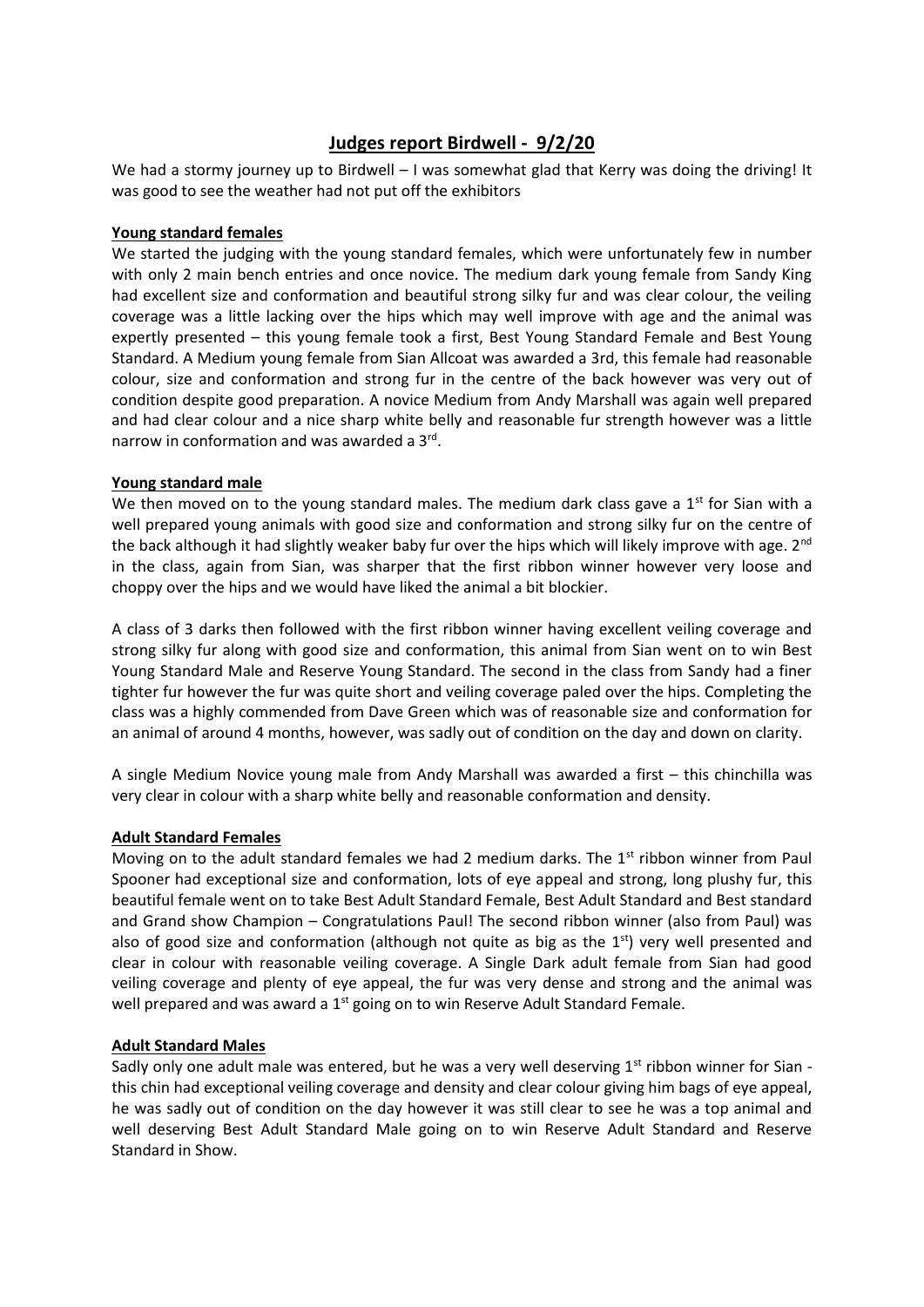# **Young Mutations**

#### Sullivan Violets

We then moved on to the mutations starting with a class of your Sullivan violets. The first ribbon winner from Paul Spooner was very clear in colour with a lovely sheen, dense fur, good conformation and a reasonable size, going on to win Best Young mutation, best mutation and Reserve Grand Show Champion – certainly an achievement for the Sullivan Violets! Second to this, again from Paul Spooner, was also reasonably clear although slightly down on clarity and sheen from the first place animal and was of good size and conformation and similar dense strong fur to the class winner, this violet went on to take Reserve Young Mutation. The  $3<sup>rd</sup>$  again from Paul had acceptable clarity but was a step down compared the  $1<sup>st</sup>$  and  $2<sup>nd</sup>$ , however it had a more silky fur type than the  $1<sup>st</sup>$  ribbon winner, size and conformation were again reasonable. A Novice Young Sullivan Violet from Heather Arnstein was awarded a 3<sup>rd</sup> ribbon, this animal was a paler violet colour than those on the main bench and was well prepared with a silky fur type however the fur was a little weak particularly over the hips and slightly narrow in conformation.

#### Wilson Whites

Next came a class of Wilson whites with only once main bench entry bred by Sian, this beautiful white had very clear colour and strong silky fur and reasonable size and conformation for its age. Two Novice entries from Andy Marshall gave a  $1<sup>st</sup>$  for his chin with good size and conformation, whilst it was clear in colour it was not quite up to the clarity of the main bench animal, it had strong fur in the centre of the back however was a little weaker over the hips. Andy also received a HC for a creamier white which was slightly narrow in conformation however was very well prepared.

#### Black Velvets

Next came a class of 2 Black velvets, both from Sian Allcoat. The  $1<sup>st</sup>$  ribbon winner had good veiling coverage, particularly for a youngster, clear colour and lovely dense silky strong fur along with good size and conformation. Second to this was slightly sharper in colour however the veiling coverage was a little lacking for its age of 6 months. We also had 2 novice black velvets – the first ribbon winner from Andy had excellent veiling coverage and dense fur along with good clarity of colour, the animal was slightly narrow in the neck but acceptable given its age of 5 months.

# AOC

Moving on to the rest of the AOCs we had a pink white from Sian which was awarded a  $2<sup>nd</sup>$  for its excellent size and conformation however was held back from a first ribbon as it was slightly creamy in colour and the fur al little weak over the hips. A Blue diamond from Dave Green was awarded a second – this chin has clear in colour with acceptable size and conformation however was sadly out of condition on the day and fur was a little weaker than desired. Finishing off the young mutations was a black pearl awarded a second because of its lovely dense velvety fur, this chin was slightly small in size and unfortunately had oxidised giving the black fur a red tint rather than the intense black we expect on this mutation.

# **Adult Mutations**

#### AOC - Whites

There were no full classes in the adult mutations giving us a very large AOC group. We started off with 2 Wilson whites, the first ribbon went to Sian for her well prepared white with silky strong fur, good size and conformation. 2nd to this came Paul Spooner's Wilson white which was clearer in colour however had nowhere near the furs strength of the  $1<sup>st</sup>$  ribbon winner.

We were next presented with a very uniquely marked black white cross from Sandy King – very much a chin of two halves this animals had a large band of black velvet mutation fur accompanied by a block of white fur towards the back – such uniquely marked animals are somewhat of a rarity let